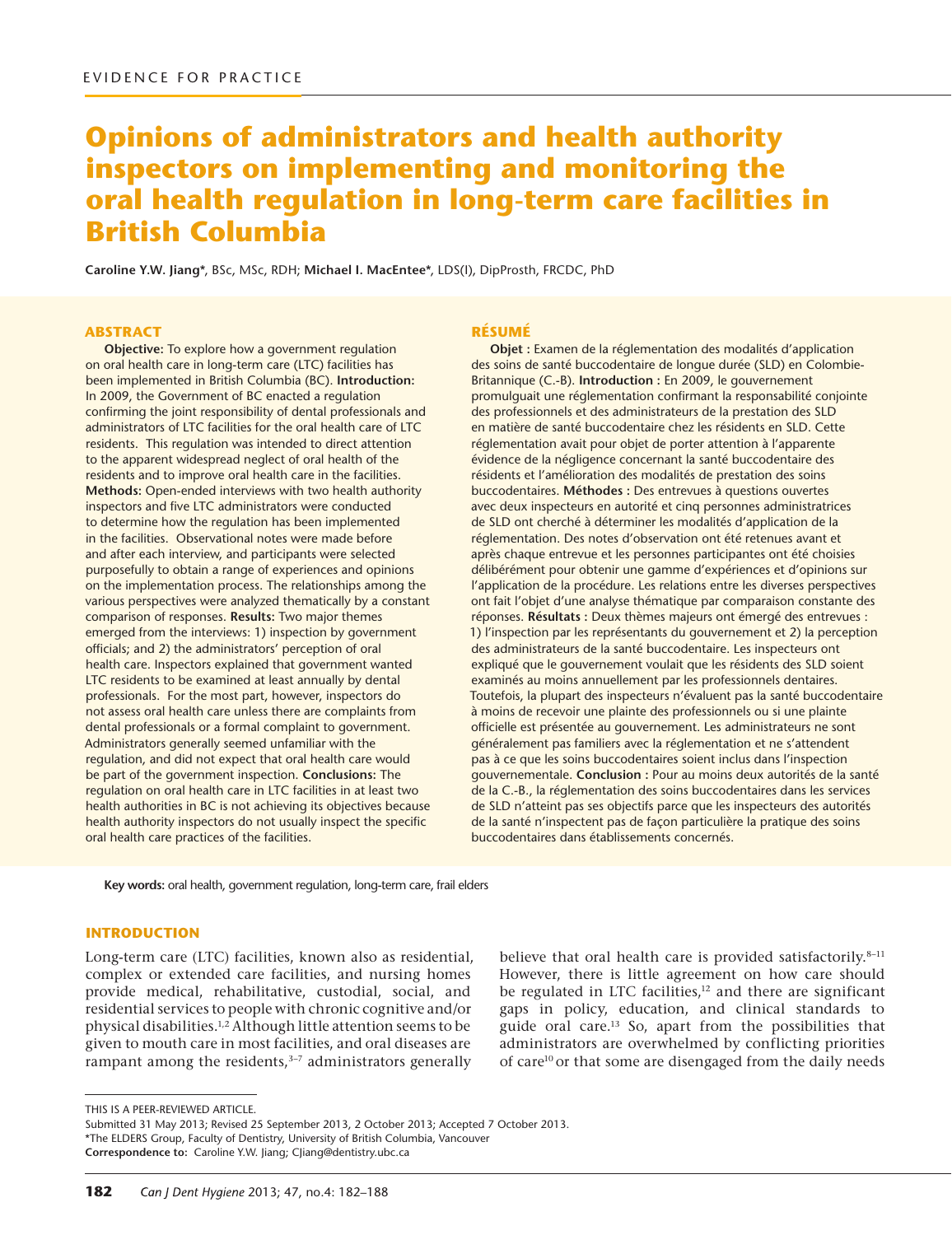of residents, $11$  it is not clear why this apparent neglect and misunderstanding occur. There have been reports that many care-aides lack the skills to clean the mouths of residents with complex oral conditions.10,14–16 A survey of and interviews with the staff and administrators of a facility in British Columbia (BC) some years ago found that "issues such as time, increased workload, limited staff, and the lack of an accountability structure are disenabling factors for provision of daily mouth care" in the facility.<sup>17</sup> In addition, the cultural divide between dentistry and medicine has effectively excluded dentistry from the interprofessional teams that organize and deliver health care in most LTC facilities.18 Professional segregation of dentistry from medicine almost everywhere frequently precludes oral care as an integral part of geriatric care, $12,19$  and in-house training of care-staff for mouth care rarely translates into sustainable improvements in care to residents.<sup>20-22</sup>

The neglect of mouth care in LTC facilities is compounded certainly by the limited education of dental professionals in dental geriatrics,<sup>23,24</sup> and by the concerns of clinicians that they are not paid adequately for their domiciliary services when compared to in-office services.<sup>25</sup> Furthermore, outside of BC, Alberta, Saskatchewan, Manitoba, Ontario, and Nova Scotia, dental hygienists in Canada can provide clinical care only under the supervision of a dentist.<sup>12</sup>

Moreover, publicly and privately funded LTC facilities in Canada operate under various health care policies and payment systems.12,26 Two-thirds of the facilities in BC are licensed by municipal health authorities under the provincial *Community Care and Assisted Living Act* (CCALA) (SBC 2002, c75), while the others are licensed either as private hospitals or extended-care units of public hospitals and regulated by the provincial *Hospital Act* (RSBC 1996, c200). Nonetheless, all of the facilities, no matter how they are licensed, are "subject to the regulations" of the CCALA (*Hospital Act*, RSBC 1996, c200, part 1, 4[3]). Oral health care is identified in the most recently amended CCALA as a Residential Care Regulation (BC Reg 96/2009), which states in section 54 (3) that a licensee must

- 1. encourage persons in care to be examined by a dental health care professional at least once every year; and
- 2. assist persons in care to
	- i. maintain daily oral health;
	- ii. obtain professional dental services as required; and
	- iii. follow a recommendation or order for dental treatment made by a dental health care professional.

This regulation (henceforth referred to as the "Regulation") applies to the six health authorities in the province, and is supposed to form part of the annual inspection of LTC facilities by health authority inspectors or licensing officers.27 However, in BC this legislation, like similar legislation in Sweden and elsewhere in Canada, is vague on how it should be implemented and monitored.15,28 Aka et al.29 contend that the legislation does little to ensure that administrators are accountable for providing a uniform standard of care. Consequently, the research questions underlying our qualitative investigation were

as follows: a) What was the intent of the Residential Care Regulation (BC Reg 96/2009) in BC? b) How has it been implemented? and c) How has it been monitored over the past two years?

# **METHODS**

Consistent with the methodological principles of grounded theory as interpreted by Corbin and Strauss,<sup>30</sup> we conducted open-ended personal interviews with two health authority inspectors and five LTC facility administrators in BC (Table 1). All interviews were audio recorded. Approval for the investigation was granted by the Providence Health Care Research Ethics Board (H10-02941).

Based on existing information about conflicting priorities of care,<sup>10</sup> we selected participants on the principle of theoretical sampling from the roughly 200 LTC facilities for seniors in BC to document a range of opinions and experiences related to the Regulation.27,30 We used a snowball approach to extend the scope of the investigation by soliciting from each participating administrator the names of colleagues who might have additional information or different perspectives on the Regulation.31 Three administrators were selected from

**Table 1**. Characteristics of the facilities and their administrators

| <b>Facilities</b>                   |               |                            | <b>Administrators</b> |                        |
|-------------------------------------|---------------|----------------------------|-----------------------|------------------------|
| <i><u><b>Identification</b></u></i> | Regulation    | Number of $ $<br>residents | <b>Fducation</b>      | Years of<br>experience |
| A <sub>1</sub>                      | Hospital Act* | 100                        | <b>Nursing</b>        | 0.5                    |
| A <sub>2</sub>                      | Hospital Act* | 150                        | Social Work           | 1.5                    |
| A <sub>3</sub>                      | Hospital Act* | 80                         | <b>Nursing</b>        | 10                     |
| A4                                  | CCALA**       | 117                        | Nursing               | 3                      |
| A <sub>5</sub>                      | CCALA**       | 90                         | <b>Business</b>       | 8                      |

*\*Hospital Act* (RSBC 1996, c200)

*\*\*Community Care and Assisted Living Act* (SBS 2002, c75)

facilities licensed under the *Hospital Act*, whereas the other two were from facilities licensed under the CCALA. Both before and after each interview, and with informed consent, we made field observations on the daily operation of each of the five facilities in order to provide a context to the analysis of each interview.31

Telephone calls to each of the five health authorities in the province revealed that these authorities employ about 150 health inspectors who are responsible for monitoring a range of services including child care, food safety, and LTC facilities, but only about 12 of them inspect the LTC facilities. Written requests and follow-up telephone calls to each authority yielded only two inspectors (a nurse [#1] and a dental hygienist [#2]) who were willing to participate in our study. Each inspector represented one health authority and offered insights into regional variations in enforcement policies and practices.

An interview guide was constructed prior to the first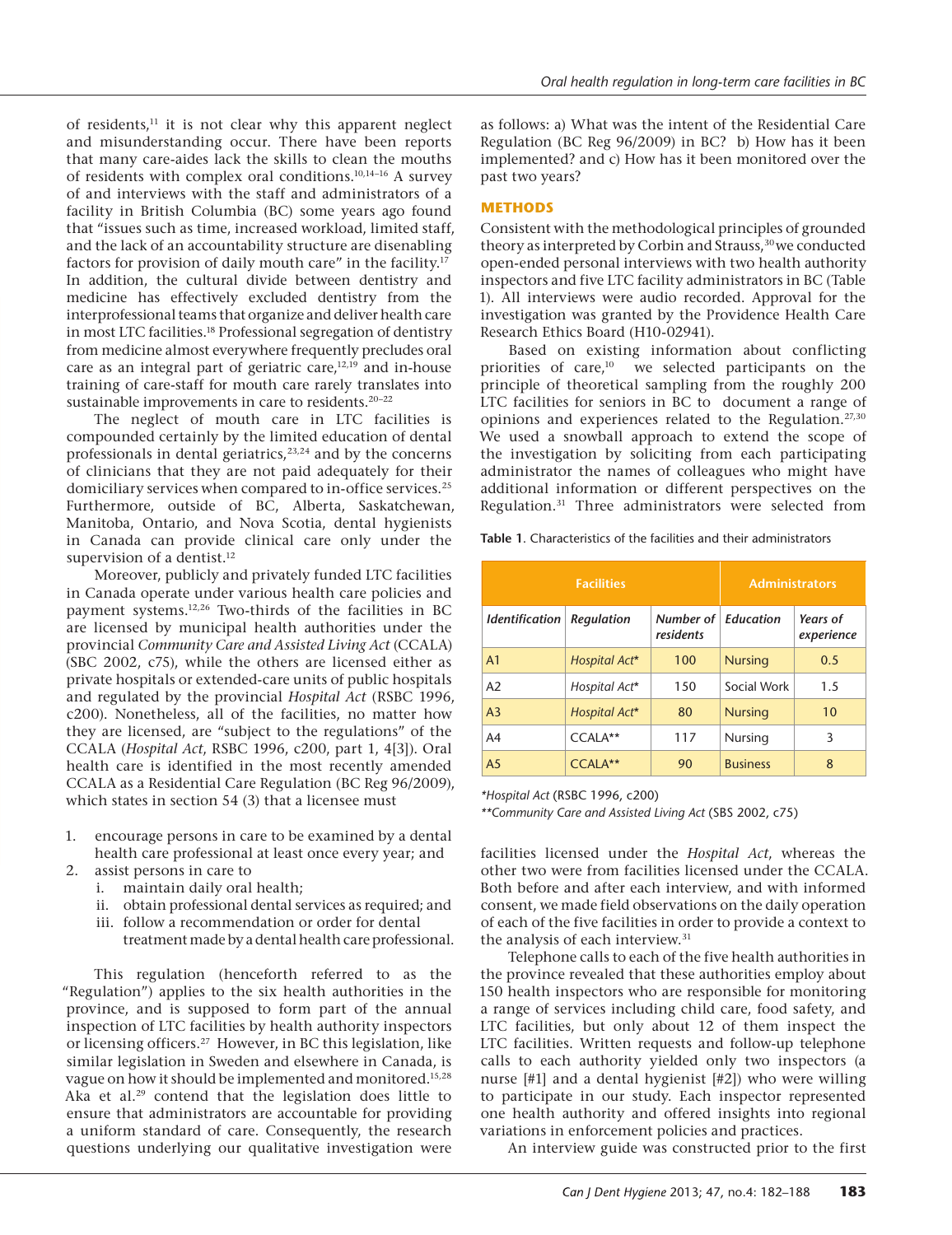interview from the results of previous interactions with administrators of LTC facilities in BC,<sup>10,32</sup> and focused on how the administrator felt about the implementation of the Regulation. All interviews used a nonjudgmental approach, with questions such as "What do you know about mouth care regulations?" and "How have you been involved with the licensing inspections?" which were designed to allow participants to respond freely. After analyzing the verbatim transcript of the first interview, we identified issues needing clarification or further development, and modified the interview guide accordingly for the next interview using the principles of constant comparison.<sup>33</sup> The transcripts were imported to a computer program (*NVivo 9*, Burlington, MA: QSR International Inc. USA) that helped us to manage the iterative process of the analysis. Relevant units of text were coded openly, axially, and selectively by the two authors to produce categories of information that most aptly explained the beliefs and behaviours of the participants relevant to our research questions.31(p462–468),33,34

The credibility of each interview was determined by comparing the responses against the web-posted results of each facility's inspection by the regional health authority and by cross-checking them against the results of the other interviews. The participants received our summary of their interview and were asked to check it for accuracy and clarity.35 This process of constant comparison continued until a saturation of our analysis was achieved. Sampling was discontinued when the new recruits confirmed the information provided by previous participants without adding any new information.  $^{\rm 31(p246)}$ 

## **RESULTS**

# **Inspectors' perception of the oral health regulation**

Regardless of the type of license that a LTC facility has, the municipal health authorities are currently responsible for all inspections. Both of the inspectors explained that, although they inspect facilities regulated by the *Hospital Act*, they had no legal mandate to enforce the requirements in the Residential Care Regulation. Nonetheless, the LTC facilities operated typically from protocol manuals derived from the Residential Care Regulation. Inspector #1 admitted hesitantly that "oral care, to be honest with you, is a very small part in our inspection. We don't get a lot of things [inspected] when we have two hundred [licensing requirements to inspect]."

Both inspectors explained that oral care would only be inspected if the health authority had received a complaint. Over one-third (40%) of the inspections in one health authority between February and August 2011 included assessments of oral health, and all of the facilities met the oral health care requirement.<sup>36</sup> As described by inspector #1, these public reports correspond to a similar trend observed over the previous seven years during which no oral health-related violations were documented. Inspector #2 explained that dental professionals who were dissatisfied with a resident's oral health often did not complain formally lest they "not [be] welcomed back." The absence of complaints usually led an inspector to assume that the facility was in compliance with the

Regulation. Furthermore, both inspectors were sensitive to the likelihood that residents who had not seen a dentist regularly before admission were unlikely to seek one after entering the facility. They were aware also that "some residents may only want to receive care from one specific care-aide who may only work part-time," which made it difficult to provide adequate daily mouth care. Both inspectors also emphasized that, under the Regulation, LTC administrators are only required to "encourage" residents to obtain an annual examination. While the Regulation requires LTC staff to customize oral care plans based on the annual examination and recommendations from dental professionals, LTC staff were absent when dental professionals were examining residents. Moreover, the dental recommendations were written without input from the reviewers of the care plan.

The website for the Ministry of Health describes the general role of a health authority inspector.<sup>27</sup> However, both of the inspectors who were interviewed explained that the role of inspectors in each health authority depended on the resources and needs of the local population. For example, inspector #2 was employed specifically to inspect and support the development of oral health care programs within the region and to educate other health inspectors about oral health care. According to inspector #2, this education component meant that

> inspectors were then able to understand the complexity of oral health and how it relates to overall health. Thus, they were able to look critically at the oral care plans of the residents with the idea that it was adequate or that improvements were needed. They could call upon the oral inspector if they felt there were inadequacies that needed to be addressed in order to bring the residence into compliance with the regulations.

Although some administrators are aware of the Regulation, Inspector #2 explained that "they weren't quite clear on how to comply." She explained further that she looked for evidence that "the administrator [made] oral care… a priority… [with] oral care supplies" and also helped them to establish oral care programs, procure oral care supplies, and find dental professionals to help the residents when necessary. However, she complained that administrators continuously identified a lack of funds as a reason for neglecting oral care even though the

> regulations are quite clear... we don't deal with money, we don't give them more money if they say they don't have enough. So that would not be our problem... and we don't let them use that as an excuse, but they don't stop using it. They use it all the time.

Inspector #2 did have the authority to intervene on behalf of the residents, and occasionally issued a requirement that residents receive "chlorhexidine twice a day" as a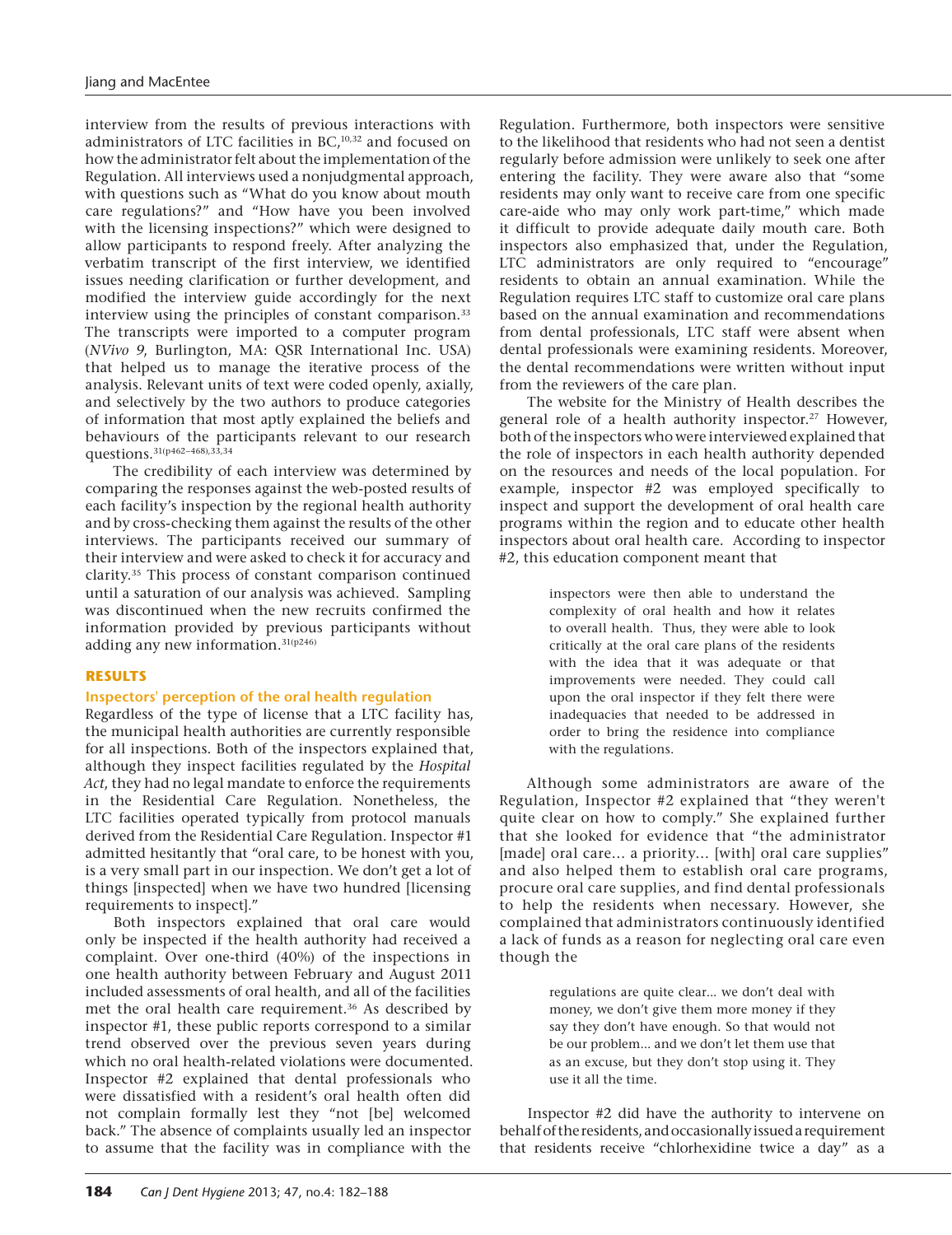mouth rinse. Apparently, some administrators resented this intervention while others appreciated the advice and the educational role combined with the regulatory role of the inspector. Inspector #2 told us how she

> didn't go in as an inspector saying oh this is what you're doing and this is what you're not doing.… I tried to help them get to where they needed to be… so it was more of an educationsupport role.

Despite requests from other authorities, it seems that this educational support was limited to facilities in the health authority where Inspector #2 worked. Facilities elsewhere, she said, funded their own educational programs in oral health care or had to "rely on private dental personnel to come in to provide it."

Neither inspector was familiar with the standards of oral health care required by the other four health authorities in BC. The inspection forms used by both inspectors required that "[p]ersons in care [be] assisted in daily oral healthcare and [be] encouraged to have a dental exam once a year." Only one authority specified that "assistance [be] provided to obtain dental services and to maintain recommended or ordered dental treatments."36

Inspector #1 explained that health authority inspectors throughout the province generally check that residents with a toothache are attended to appropriately:

> They'd ask what [LTC staff] do if Mrs. Smith has a toothache… [and whether or not] the form gets posted… in the part of the chart that's supposed to be looked at; [and a] three day follow up written down somewhere.

Inspector #1 told us also that he and others would randomly check for compliance with specific care plans and whether or not the records indicated that recommendations or orders from dental professionals were met. They do not, he said, "check whether they have toothbrushes… we just monitor their system… [of] how the oral health[care] is carried out."

## **Administrators' perception of the regulation**

One of the five administrators interviewed was familiar with the Regulation, in part because her facility had obtained funds from the provincial dental association to establish an oral care program for residents. Two of the administrators in facilities regulated by the Hospital Act (RSBC 1996, c200) knew that they were subject to the general Residential Care Regulation but they were unfamiliar with the section on oral health care. Nonetheless all of the administrators interviewed believed that health inspectors "have final authority on everything… [they] look at the residents, talk to them, [check the] environmental situation [and] nursingrelated issues … but [they have] nothing to do with oral care"(interviewee A3). As a result, none was particularly concerned about the standard of oral health care provided

by their staff. Each administrator, at some point during his or her interview, used the terms "guidelines," "protocols," and "policies" interchangeably. Four of them claimed to have a mouth care policy in place but were unaware of the operational details and could not provide a copy because, as one of them explained,

> I have my resources and my support people and they tell me what I need to know as I need to know it. So I wouldn't be [familiar with] mouth-care policy [which] is one policy out of thousands of nursing policies (interviewee A2).

Another administrator told us that oral care was similar to other types of care:

> [we] don't really have a policy on oral care … but it's handled with our systems in a "completion of care plan." If a person needs anything out of the ordinary with oral care it would be expected to be put on the care plan (interviewee A4).

"The normal policy," according to another administrator (A4), "ensures that everyday [the residents] brush their teeth… in the morning [and] before they go to bed."

The administrators all shared the belief that accountability for oral health can and should be delegated entirely to dental professionals. One explained that their staff could not "do oral care as well as the professional [since mouth care is not] as high up there as perhaps bathing… because [it] is a more difficult job" (interviewee A1). Yet, she told us that she was willing to coordinate visits by dental professionals whom she expected would identify the need for follow-up treatment. Another showed us a document with, as she pointed out, "a place for the hygienist [to report] any concerns" (interviewee A3), yet we heard also how "we'll encourage people to go see the dentist... [but] we can't fund things we don't have the money for" (interviewee A5) .

Difficulties in getting the nursing staff to comply with orders from dental professionals are ongoing. One administrator, for example, explained the challenge of getting her staff to change from "toothettes" to toothbrushes following the recommendation of a dental professional:

> It was a big battle to [remove] the little toothettes that had sponges on the ends of them…because [residents] didn't have to have the mouth open... [the care-aides] were ordering them all the time to try to get them back (interviewee A1).

Another administrator explained how similar problems could be overcome by involving the staff in decisions to change because "nothing works better than when people develop [a guideline] themselves and understand it … and they can work with it" (interviewee A5).

Consequently, all of the administrators assigned to their nurse managers the responsibility for assessing oral health, which in one facility included "chewing problems, mouth pain or swallowing problems … [or] debris present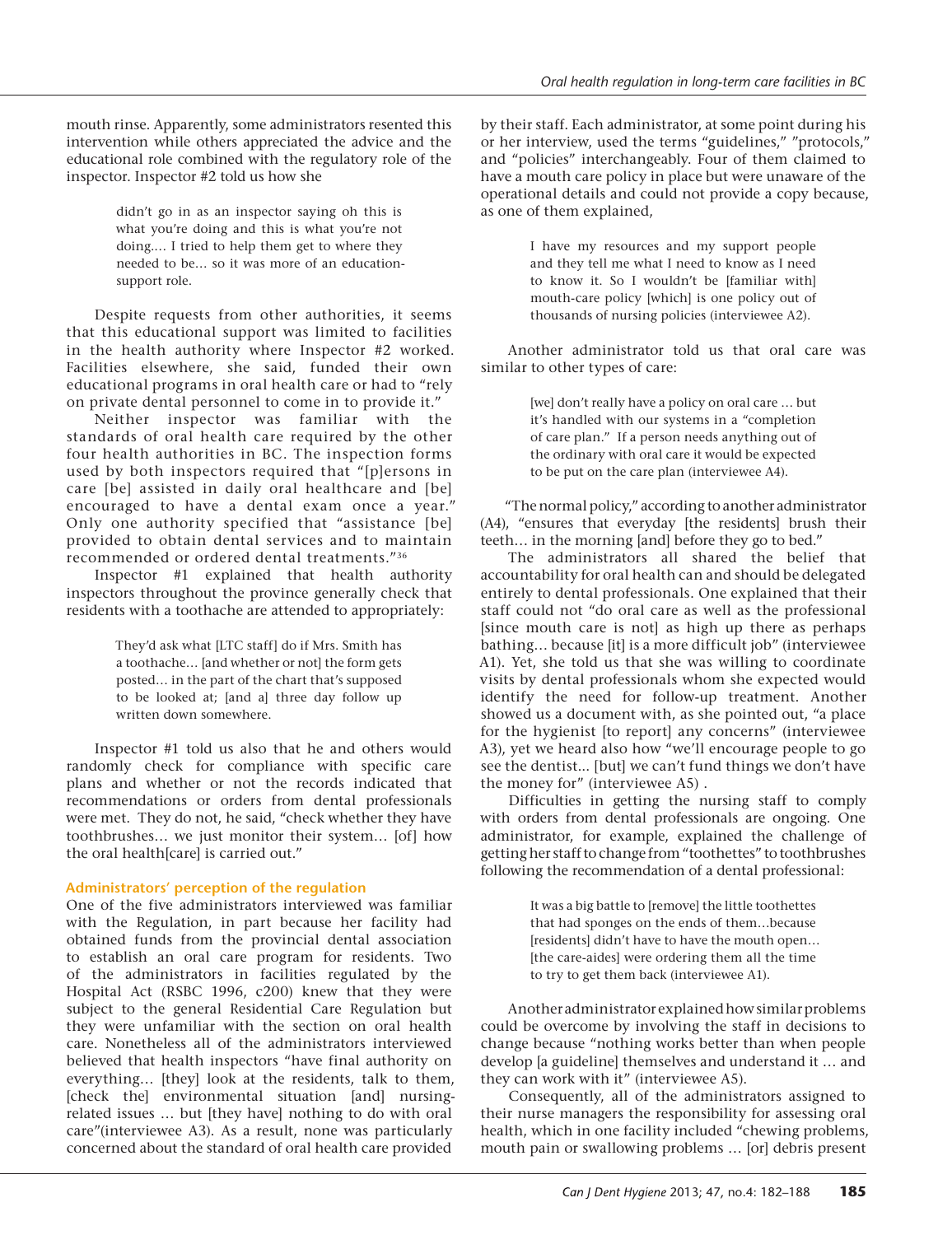in the mouth prior to going to bed at night"(interviewee A3). In addition, they all mentioned that they reviewed the daily care plans for each resident. Two of them used the "Point of Care\*" computer program based on the Minimum Data Set**†** as the protocol for a quarterly audit of the care plans. Daily mouth care in one facility was recorded in a "daily record of events" confirmed by a care-aide's signature and checked by a nurse. Yet, another administrator acknowledged that this did "not always correspond exactly to what you see in [the resident's] mouth" (interviewee A4). Two other administrators (A1, A3) explained that they had audits in place, because health authority inspectors reviewed care plans randomly without looking inside the mouths of residents.

Other administrators unfamiliar with the Regulation assured us that they provided mouth care supplies to their residents. One believed that "there is some cost-benefit" (interviewee A1) to providing the supplies, although another questioned the cost-benefit of this service because audits of oral care are unusual and the residents' families rarely complained.

## **DISCUSSION**

The most significant and unsettling finding of this study was that administrators and health inspectors generally make little effort to implement the Regulation. Four of the five participating administrators were unfamiliar with the Regulation, and seemed only mildly concerned about this oversight because they expect dental professionals to address oral health care needs periodically. Perhaps more importantly, they know that health authority inspectors also tend to overlook oral health care. Compliance with a similar regulation in Australia was enhanced by formally auditing and re-auditing the activities of nurses.<sup>37</sup> McNally<sup>38</sup> and Pruksapong<sup>39</sup> suggest that public accountability for oral health care in Canadian LTC facilities would improve if oral health were considered an integral part of the mainstream healthcare system. Aka et al.<sup>29</sup> believe that citations by inspectors for non-compliance with health regulations can hold LTC administrators accountable, but that inconsistencies in the enforcement of regulations, as revealed by our study, impede the quality of care.<sup>40</sup>

The developers of the Regulation expected that LTC staff would be mentored in oral health care by the oral health professionals who conducted the annual dental examination.32 Clearly this was not happening in the facilities we visited, nor has it happened in Sweden under similar circumstances,<sup>15</sup> probably because the care staff did not help with the oral examinations or pay much attention to the recommendations of the oral health professionals. Daily mouth care interventions by nurses and care-aides can improve general health,<sup>41</sup> yet our study participants seemed reluctant to attach much significance to the possibility of oral health care enhancing general health, possibly because they lacked a standard of oral health.42

Administrators should enhance strategies to communicate the recommendations of care plan conferences attended by multiple care providers.40 In addition, professional segregation of dental professionals from medicine and nursing requires further study. In Sweden, a study by Andersson et al.,<sup>18</sup> although not extensive, shows quite clearly that some physicians in Sweden believe that the mouth and teeth are the sole responsibility of dental professionals. In our experience, their findings are relevant to BC. A framework for evaluating oral health care in LTC facilities based on a combination of quality assurance and health-program evaluation has been proposed to provide formative evaluations from multiple perspectives,<sup>39</sup> and in the hope that it would lead to more morally defensible outcomes in the facilities as a result of increased priority afforded to oral health by administrators.<sup>43</sup> Administrators of a facility can distribute workloads to include healthy mouth care for residents,<sup>44,45</sup> and the care-aides or nurse managers can provide formative and summative feedback on the outcome of this care.<sup>46</sup> However, only efficient communication among all members of staff will ensure an acceptable quality of care.<sup>46,47</sup>

This qualitative research focused on understanding the perspectives of a few select experts: administrators and health inspectors of LTC facilities in two regional health authorities in BC. An important limitation of our study is that we were unable to recruit inspectors from the other three health authorities in BC due to caseload conflicts and nonresponsiveness. However, the lack of response in some ways supports our findings by suggesting that interest in oral health care is not a high priority for health inspectors. Like all surveys and selective interviewing, it is uncertain how much can be inferred generally from the opinions and experiences of our participants. There is no doubt that oral health care continues to be managed poorly in LTC facilities globally.3–6,17 Consequently, any light cast on the cause of this neglect is helpful. Certainly, the cause is much more complicated than the simple negligence of administrators. Future considerations could be given to the fact that, as the study participants stated and our field observations confirmed, the LTC environment is convoluted, and oral health is but one of many concerns that needs attention.10,22,23 Computer software with standardized assessment protocols relating to oral health care might better align dental audits with general care plans and care pathways in LTC.3,48–50 A review of electronic documentation might also be revealing in terms of the general health and quality of life of elderly people who are frail and dependent on others for daily mouth care. This study of the perceptions and experiences of administrators and health inspectors is one of the few that explores the problems of oral health and neglect in LTC facilities from the standpoint of experts other than dental professionals.

<sup>\* &</sup>quot;Point of Care (POC)" is a computer program that populates assessments and expedites documentation for nursing staff to monitor the care of residents (PointClickCare POC © 2013 PointClickCare.com).

**<sup>†</sup>** Minimum Data Set is a protocol for assessing a resident's general weaknesses and strengths, and customizing a care plan. (Centers for Medicare & Medicaid Services, United States Department of Health and Human Services).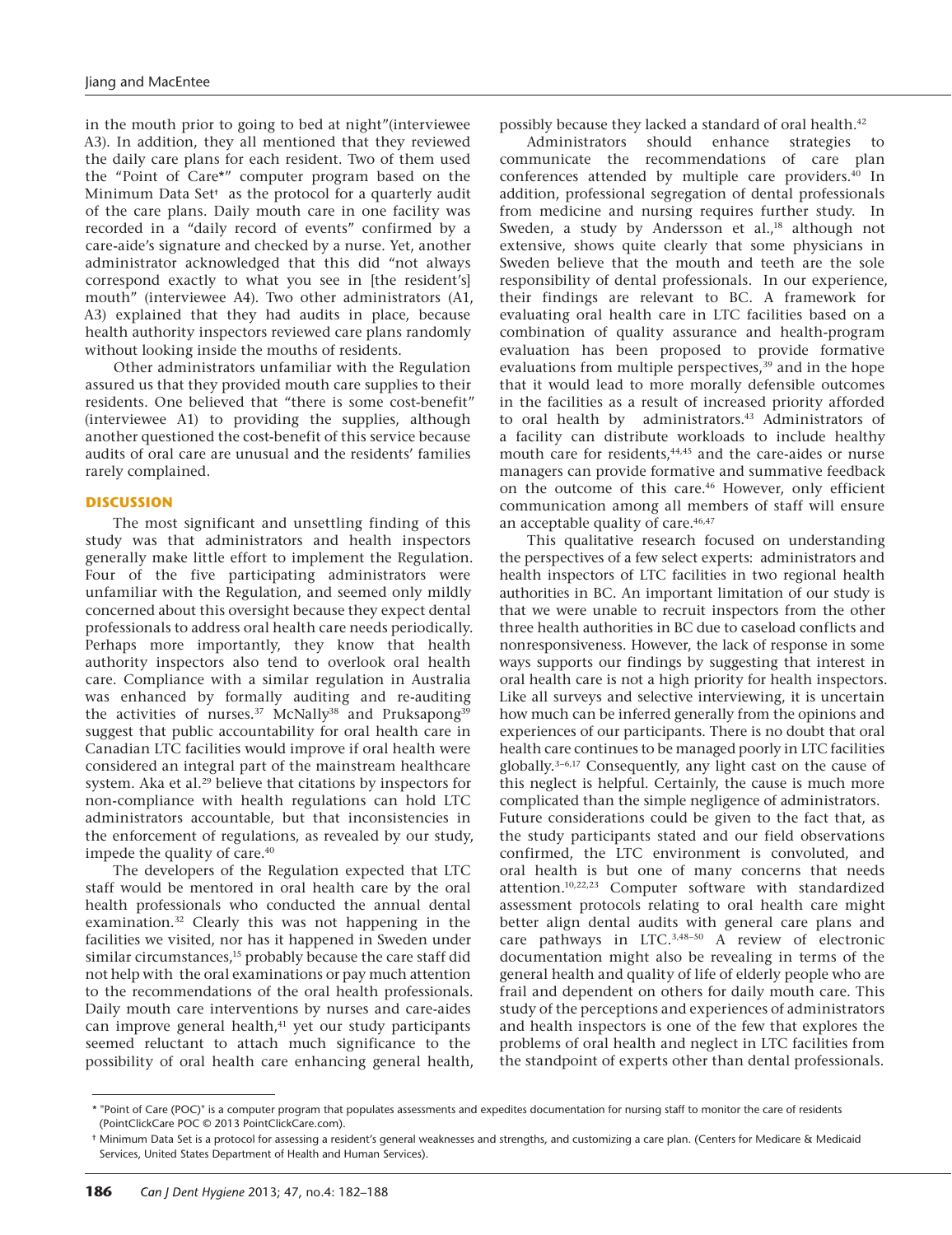#### **CONCLUSION**

The reasons for the failure to implement the Regulation in BC effectively are as follows:

- 1. Health authority inspectors assess compliance of facilities in response to complaints from residents, their families, and oral health care professionals. Most inspectors do not assess the specific oral health care practices of the facilities.
- 2. Administrators are unconcerned about the Regulation because inspectors from the health authorities typically attend only to specific complaints.

#### **REFERENCES**

- 1. Chan P, Kenny SR. National consistency and provincial diversity in delivery of long-term care in Canada. *J Aging Soc Policy*. 2001;13(2–3):83–99.
- 2. McGregor MJ, Tate RB, Ronald LA, McGrail KM, Cox MB, Berta W, et al. Trends in long-term care staffing by facility ownership in British Columbia, 1996 to 2006. *Health Rep.* 2010 Dec;21(4):27–33.
- 3. Chalmers J, Pearson A. Oral hygiene care for residents with dementia: a literature review. *J Adv Nurs*. 2005 Nov;52(4):410–19.
- 4. Ribeiro Gaiao L, Leitao de Almeida ME, Bezerra Filho JG, Leggat P, Heukelbach J. Poor dental status and oral hygiene practices in institutionalized older people in northeast Brazil. *Int J Dent*. 2009;2009:846–81.
- 5. Hopcraft MS, Morgan MV, Satur JG, Wright FA, Darby IB. Oral hygiene and periodontal disease in Victorian nursing homes. *Gerodontology*. 2012 Jun;29(2):e220–e28.
- 6. Matthews DC, Clovis JB, Brillant MG, Filiaggi MJ, McNally ME, Kotzer RD, et al. Oral health status of long-term care residents—a vulnerable population. *J Can Dent Assoc.* 2012 Feb;78:c3.
- 7. MacEntee M. Missing links in oral health care for frail elderly people. *J Can Dent Assoc*. 2006 Jun;72(5):421–25.
- 8. MacEntee M. An existential model of oral health from evolving views on health, function and disability. *Community Dent Health*. 2006 Mar;23(1):5–14.
- 9. Rabbo MA, Mitov G, Gebhart F, Pospiech P. Dental care and treatment needs of elderly in nursing homes in Saarland: perceptions of the homes managers. *Gerodontology*. 2012 Jun;29(2):e57–62.
- 10. MacEntee M, Thorne S, Kazanjian A. Conflicting priorities: oral health in long-term care. *Spec Care Dentist.* 1999 Jul-Aug;19(4):164–72.
- 11. Pyle MA, Jasinevicius TR, Sawyer DR, Madsen J. Nursing home executive directors' perception of oral care in long-term care facilities. *Spec Care Dentist*. 2005 Mar-Apr;25(2):111–17.
- 12. MacEntee M, Kazanjian A, Kozak JF, Hornby K, Thorne S, and Kettratad M. A scoping review and research synthesis on financing and regulating oral care in long-term care facilities. *Gerodontology*. 2012 Jun;29(2):e41–52.
- 13. McNally ME, Martin-Misener R, Wyatt CCL, McNeil, CP, Crowel SJ, Matthews DC, Clovis JB. Action planning for daily mouth care in long-term care: the Brushing Up on Mouth Care Project. *Nurs Res Pract*. 2012; 2012:368356, [11 p]. DOI:10.1155/2012/368356
- 14. Unfer B, Braun KO, de Oliveira Ferreira AC, Ruat GR, Batista AK. Challenges and barriers to quality oral care as perceived by caregivers in long-stay institutions in Brazil. *Gerodontology*. 2012 Jun;29(2):e324–30.
- 15. Wardh I, Jonsson M, Wikstrom M. Attitudes to and knowledge about oral health care among nursing home personnel an area in need of improvement. *Gerodontology*. 2012 Jun;29(2):e787–92.
- 16. MacEntee M. Caring for elderly long-term care patients: oral health-related concerns and issues. *Dent Clin North Am*. 2005 Apr;49(2):429–43.
- 17. Dharamsi S, Jivani K, Dean C, Wyatt C. Oral care for frail elders: knowledge, attitudes and practices of long-term care staff. *J Dent Educ*. 2009;73(5):581–88.
- 18. Andersson K, Furhoff AK, Nordenram G, Wardh I. 'Oral health is not my department'. Perceptions of elderly patients' oral health by general medical practitioners in primary health care centres: a qualitative interview study. *Scand J Caring Sci* 2007 Mar;21(1):126–33.
- 19. MacEntee MI. Muted dental voices on interprofessional healthcare teams. *J Dent*. 2011 Dec;39 Suppl 2:S34–40.
- 20. MacEntee M, Wyatt CC, Beattie BL, Paterson B, Levy-Milne R, McCandless L, et al. Provision of mouth-care in long-term care facilities: an educational trial. *Community Dent Oral Epidemiol*. 2007 Feb;35(1):25–34.
- 21. Gammack JK, Pulisetty S. Nursing education and improvement in oral care delivery in long-term care. *J Am Med Dir Assoc*. 2009 Nov;10(9):658–61.
- 22. Forsell M, Sjogren P, Johansson O. Need of assistance with daily oral hygiene measures among nursing home resident elderly versus the actual assistance received from the staff. *Open Dent J* 2009 Dec 30;3:241–44.
- 23. Ettinger RL. The development of geriatric dental education programs in Canada: an update. *J Can Dent Assoc*. 2010;76(1):45–48.
- 24. MacEntee MI. The educational challenge of dental geriatrics. *J Dent Educ* 2010 Jan;74(1):13–19.
- 25. Whitman LA, Whitman J. *Improving dental and oral care services for nursing facility residents*. TRECS Institute Final Report.. North Wales, PA: TRECS Institute; 2005.
- 26. Berta W, Laporte A, Zarnett D, Valdmanis V, Anderson G. A pan-Canadian perspective on institutional long-term care. *Health Policy.* 2006 Dec;79(2-3):175–94.
- 27. British Columbia. Ministry of Health. "Fact sheet: role of the licensing officer [website]". Victoria: Government of BC; 2008 [cited 2013 Oct 1]. Available from: http://www.health.gov. bc.ca/library/publications/year/2008/Fact\_sheet\_licensing officer\_v3.pdf .
- 28. Abi-Nahed J. Legislative review of oral health in Canada: In particular long-term care facilities. Ottawa: Health Canada, Office of the Chief Dental Officer; 2006.
- 29. Aka PC, Deason LM, Hammond A. Political factors and enforcement of the nursing home regulatory regime. *J Law & Health*. 2011;24(1):1–44.
- 30. Corbin J, Strauss A. Grounded theory research: procedures, canons, and evaluative criteria. *Qual Sociol*.1990;13(1):3–21.
- 31. Patton MQ. Qualitative research and evaluation methods. 3rd ed. Thousand Oaks, Calif.: Sage Publications; 2002.
- 32. Jiang C. The Implementation of oral health regulation in longterm care facilities [master's thesis]. Vancouver, BC: University of British Columbia; 2012.
- 33. Boeije H. A purposeful approach to the constant comparative method in the analysis of qualitative interviews. *Qual Quant*. 2002;36:391–409.
- 34. Bowen GA. Naturalistic inquiry and the saturation concept: a research note. *Qualitative Research*. 2008;8:137–52.
- 35. Kvale S, Brinkmann S. InterViews: learning the craft of qualitative research interviewing. 2nd ed. Los Angeles: Sage; 2009.
- 36. British Columbia. Ministry of Health. "Inspection and compalint reports [website]." Victoria: Government of BC; 2011 [cited 2013 Oct 1]. Available from: http://www.health.gov.bc.ca/ccf/ facility-inspection-reports.html.
- 37. Georg D. Improving the oral health of older adults with dementia/cognitive impairment living in a residential aged care facility. *Int J Evid Based Healthc*. 2006 Mar;4(1):54–61.
- 38. McNally M. Oral health matters: what will it take to leave no senior behind? *J Can Dent Assoc*. 2005;71(7):465.